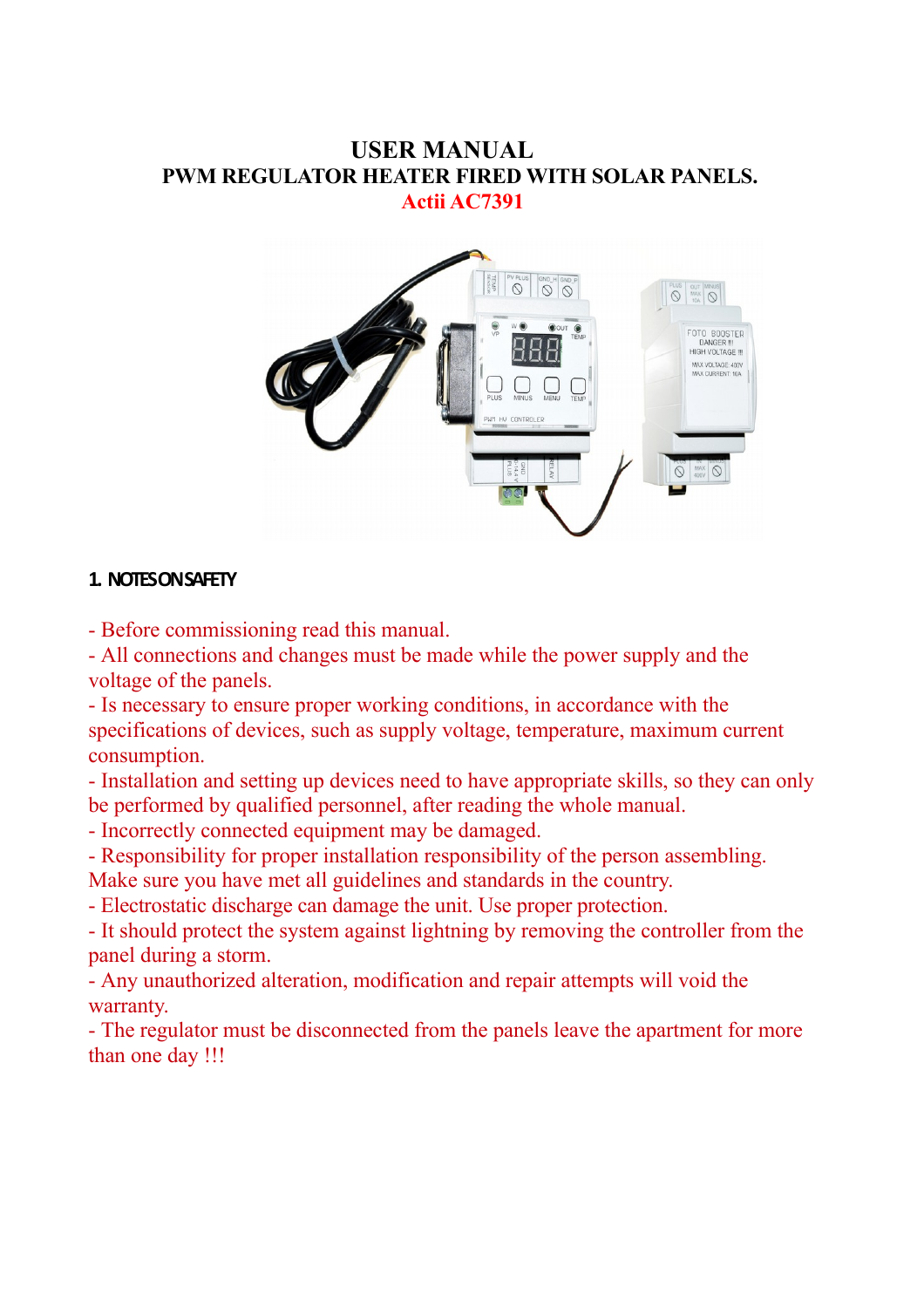### 2. **DESCRIPTION AND PRODUCT PROPERTIES**

Heater controller is used to control the load panels by changing the filling factor of the PWM, and the combined buffer charge as the active load, which enables the panels at the point of MPPT, the highest power factor. For proper operation and yields the greatest power to provide an adequate load for the controller. The regulator should be charged with a heater adapted to strong nominal power panels, and a voltage corresponding to the voltage MPPT panels. Generally, the idea is that the regulator was an element of reducing the load of panels in case of no sufficient sunlight, and thus allowed the maintenance of the panels at the optimum operating point. The controller itself is nothing but a very fast relay SSR, which should be equipped with a module with capacitors, so that the panels will be properly loaded. Without the buffer charge controller works as a normal thermostat, which charged up at the moment of inclusion or completely relieves the time off. The presence of the cache increases system performance by approx. 30%. The controller also acts as a thermostat preventing overheating of the boiler. Controller for its correct operation requires a stabilized power supply voltage specified in the parameters of the device. The controller has a number of safety features such as active cooling (incorporated in the case at 37 degrees or above power 1900W) excluding below a temperature drop of 35 degrees or below 1500W power. This solution provided a comfortable environment for operating the actuators (transistors) providing sufficiently high security. In case no sufficient cooling (e.g. in the case of staining the heat sink, fan failure) was used as an additional security emergency shutdown at a temperature of 60 degrees, which is to protect the output stage from being damaged by heat. The device also monitors the supply voltage, and when it is too low (not enough to make the transistors in saturation mode) activates the function disable transistors. This prevents conduction in the active mode, and thus exposed to excessive amounts of heat separation, which could damage the actuators. The device is equipped with an additional relay output (potential-free) to enable external notification devices that heat water has been completed (achieving the set temperature) or entry into Safe Mode (failure actuator) ER.1. As an additional security elements applied with a SSR DC, which makes it possible emergency stop heating the water in the event of an actuator. This solution gives almost full security assurance solar power.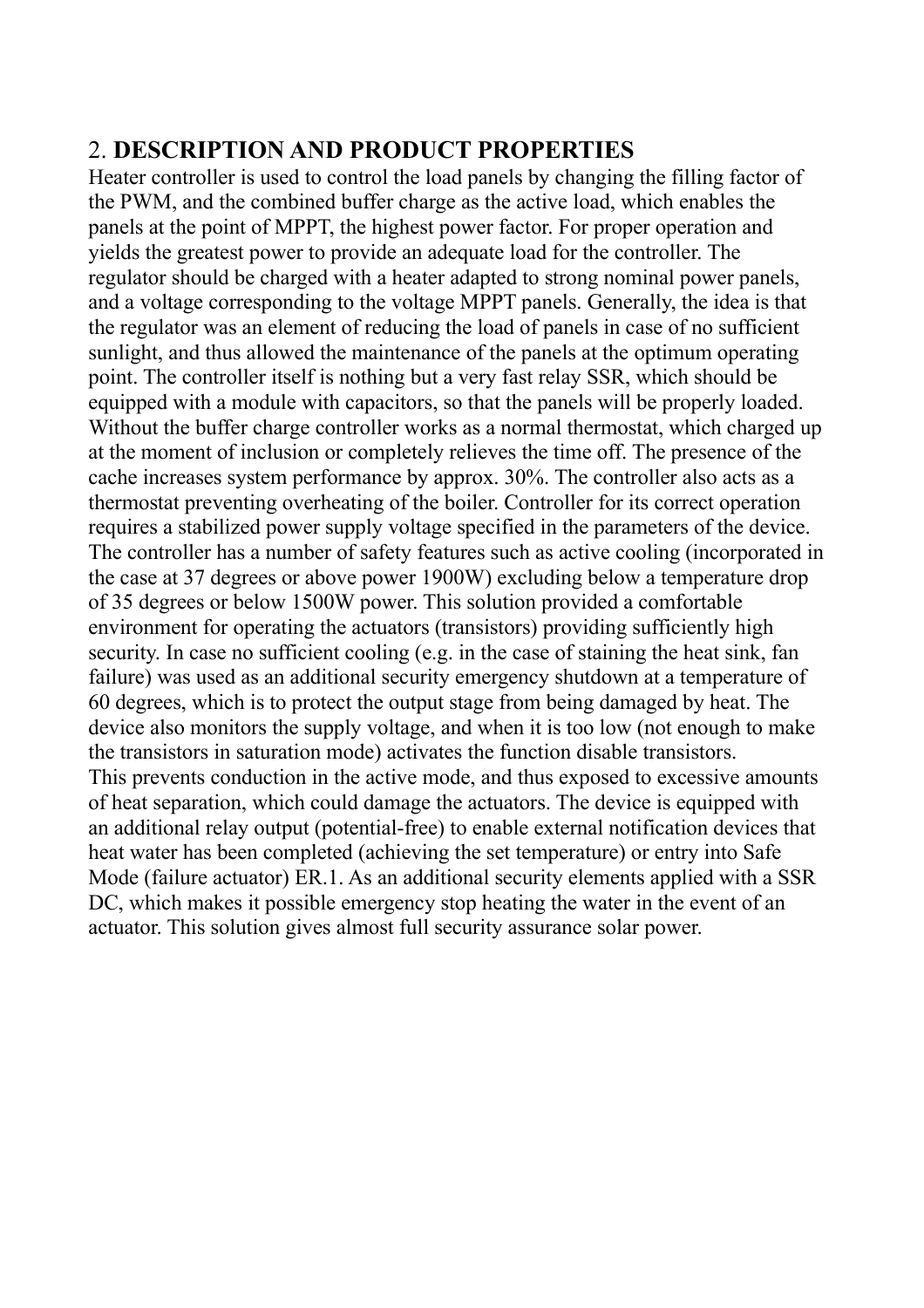# 3. **ACCOMMODATIONS AND CONNECTION**

The device to work properly requires a proper connection. The target location to mount the box is equipped with surface-mounted rails TH35 and additional ventilation holes. The lack of holes can lead to too frequent entering control mode emergency shut down due to excessive heat.

#### **WARNING!!!**

The presence of buffer loads is not necessary for operation, however, significantly increases the efficiency of the system providing the maximum energy output of panels.

### **WARNING!!!**

Buffer charge the capacitor battery can be replaced, but the solution will be quite safe and aesthetic.

The recommended connection arrangement control is given below. It does not present the possibility of using additional output RELAY serving example. Disconnecting the panels (by SSR DC) in the event of failure of the controller.

The regulator should be connected as shown below.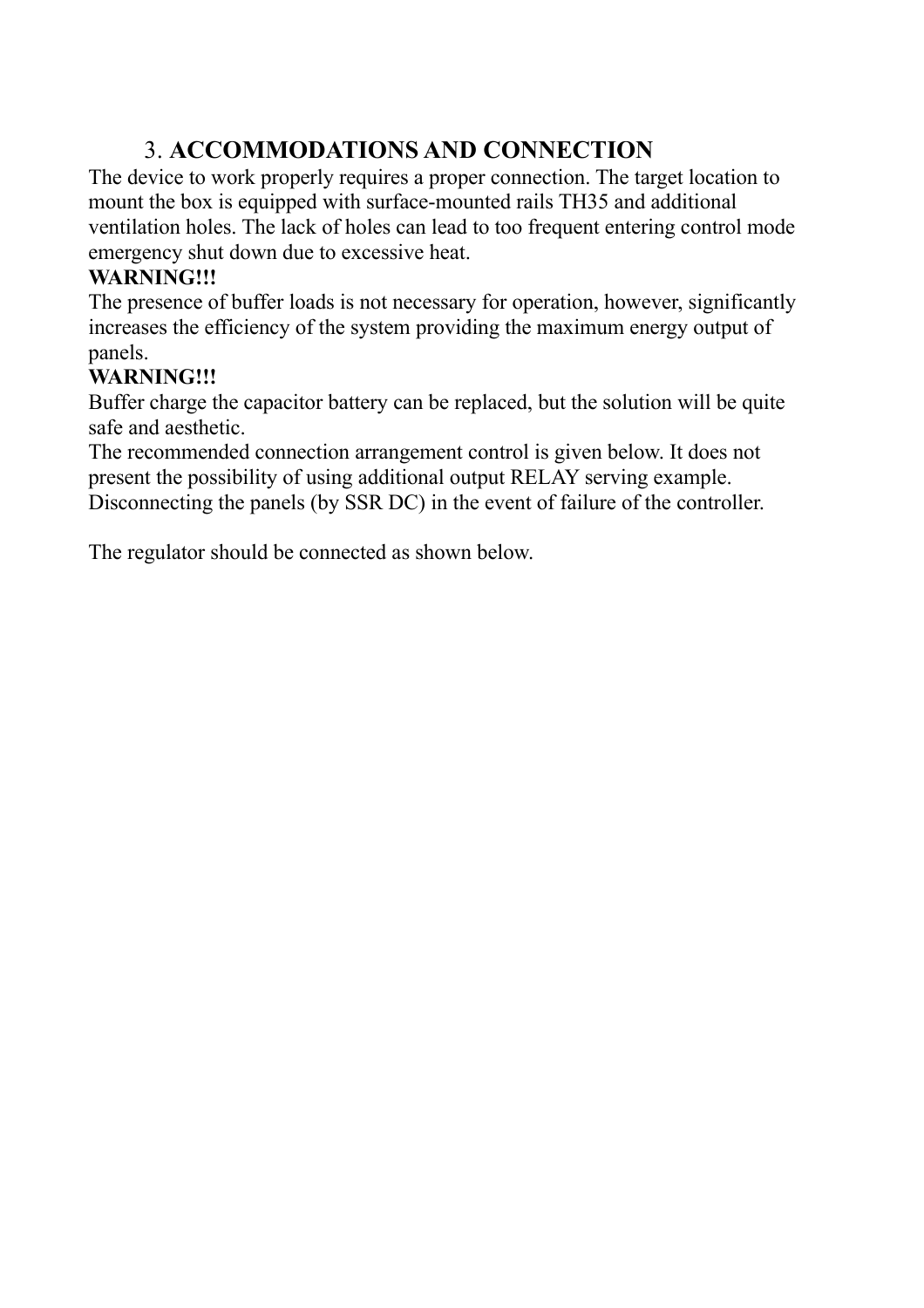

## **4.KONFIGURACJA**

Configuration is to set the minimum operating voltage (required for proper operation of the battery charge controller (if any)) operating mode and the temperature set point of the boiler.

Changing the operating mode:

This is done by holding the MENU button until you change the subtitle display. There are two modes:

### **Mode One:**

It is fully automatic and starts to work immediately after connecting. When the voltage at the input exceeds the minimum voltage threshold settable by pressing MINUS. If the tuning voltage falls below this value, the search is interrupted. Setting the minimum value gives you free water and heating at the same time the possibility of charging.

### **The second mode:**

The ability to set threshold voltage switching (from which begin to increase the value of the PWM) and the maximum voltage (from which the duty ratio is 100%), ie all the energy cells goes directly to the heater.

Additionally, this method allows to maintain the panels at a point MPPT (greatest point of force), and is particularly suited for wind turbines. In this case it prevents excessive ramping of turbines as well as it allows free start.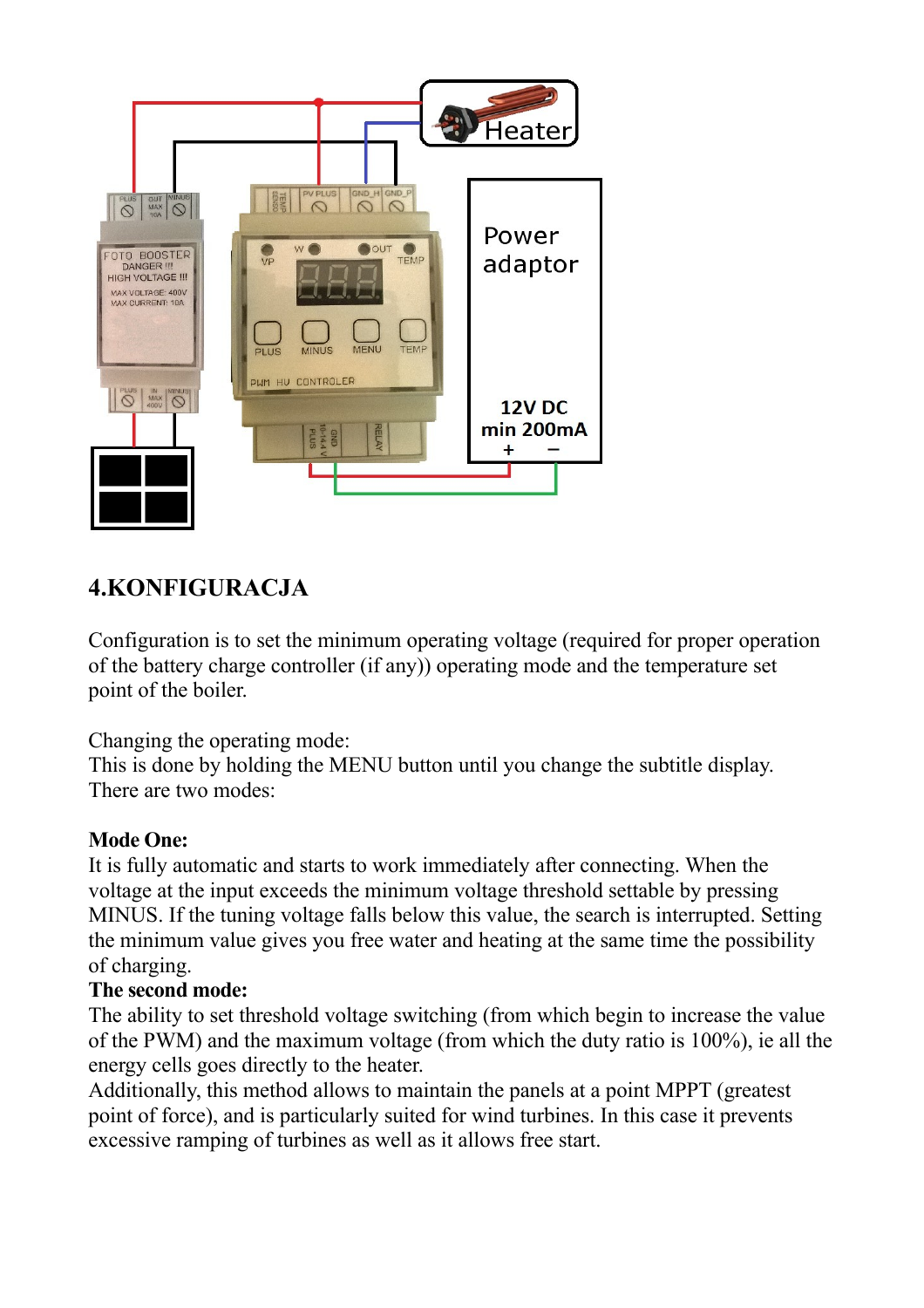Setting the minimum operating voltage (only mode I) is done by holding the MINUS (when I set the operation mode) to change the state of the display. Then we adjust the minimum operating voltage, which is stored after a few seconds of inactivity.

Setting the set temperature of the boiler is carried out analogously, or by holding the TEMP to the change of the display. Then we can set the desired temperature with an accuracy of 1 st. After a few seconds of inactivity the device saves the setting and switches to normal operating mode.

#### WARNING!!!

Changed settings are stored in non-volatile memory and are still active after a reboot.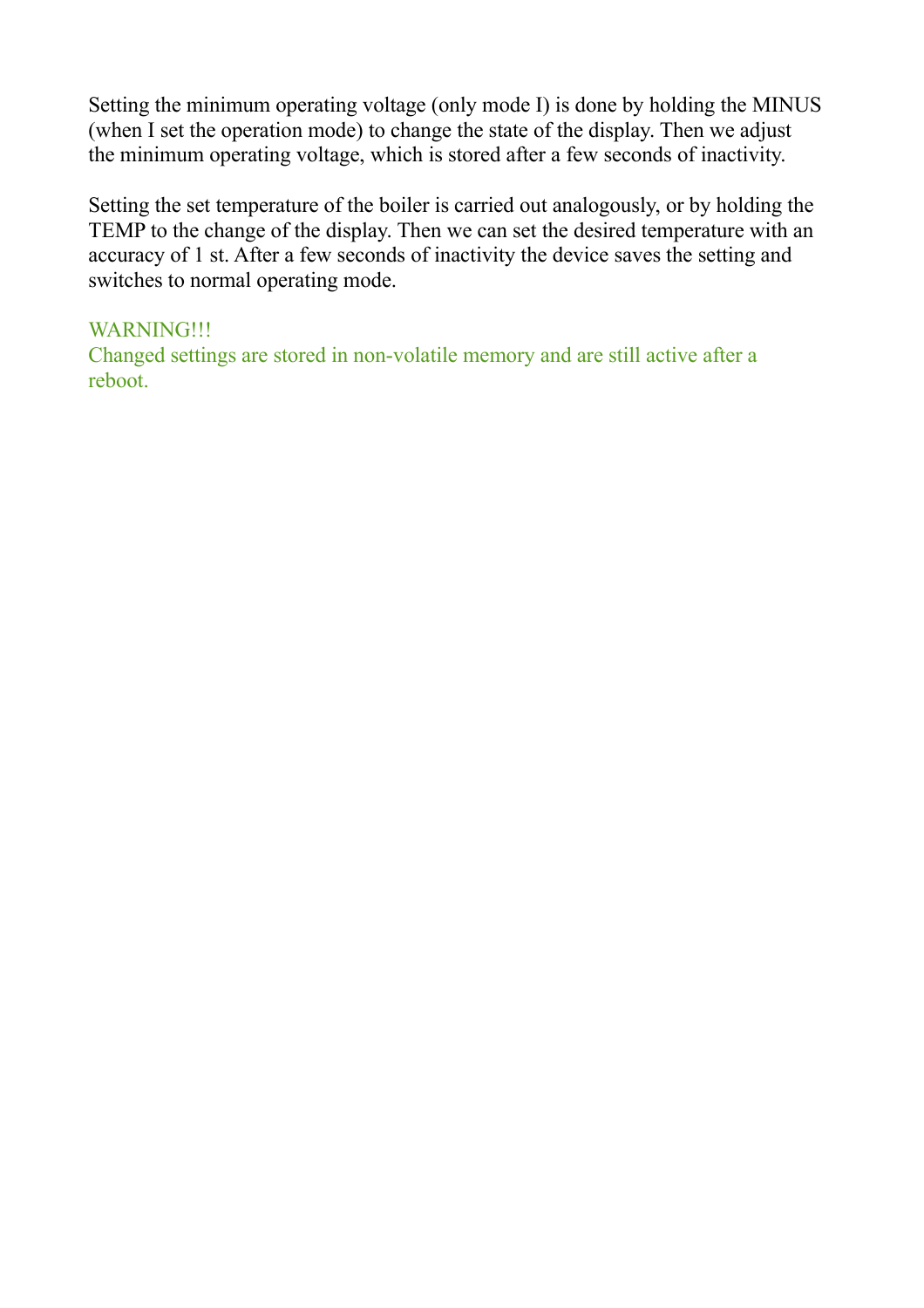During normal operation, the display shows the following parameters, the LED lights PV is the current voltage is displayed on the panels, the LED lights in the display shows the current power delivered to the heater. When the light is flashing OUT it indicates that the heater is in the active control. Steady suggests that the heater is fully actuated (filling 100%). No light suggests the heater off. TEMP suggests diode display of the actual temperature of the boiler nearest 0,1stopnia.

## **PRZYWRACNIE FACTORY DEFAULT SETTINGS**

To restore factory settings, hold the MENU button when you turn the device. Using this function will be deleted all user settings.

# 5. **TECHNICAL DATA**

| power supply                                               | 11 V to 14.4 V      |
|------------------------------------------------------------|---------------------|
| connection panel                                           | From 10V to 400V DC |
| current panels                                             | to 10A              |
| Maximum power heater                                       | 2kW                 |
| Maximum power panels                                       | 2kW                 |
| The current drawn from the<br>power supply without cooling | 0.08A               |
| The current drawn from the power supply $0.23$             |                     |
| The accuracy of temperature                                | 0.1 degree          |

## 6. INFORMATION SERVICE

### WARNING!!!

Inscription ER.0 Indicates an emergency shutdown of the driver due to low supply voltage, which could lead to damage to the heater control transistor.

### WARNING!!!

ER.1 means damage control transistor, immediately disconnect the controller and return to the site. At the time of display of this error is still powered heater panels and the controller is not able to turn it off!

Leaving the regulator of this error can lead to melting, and even fire.